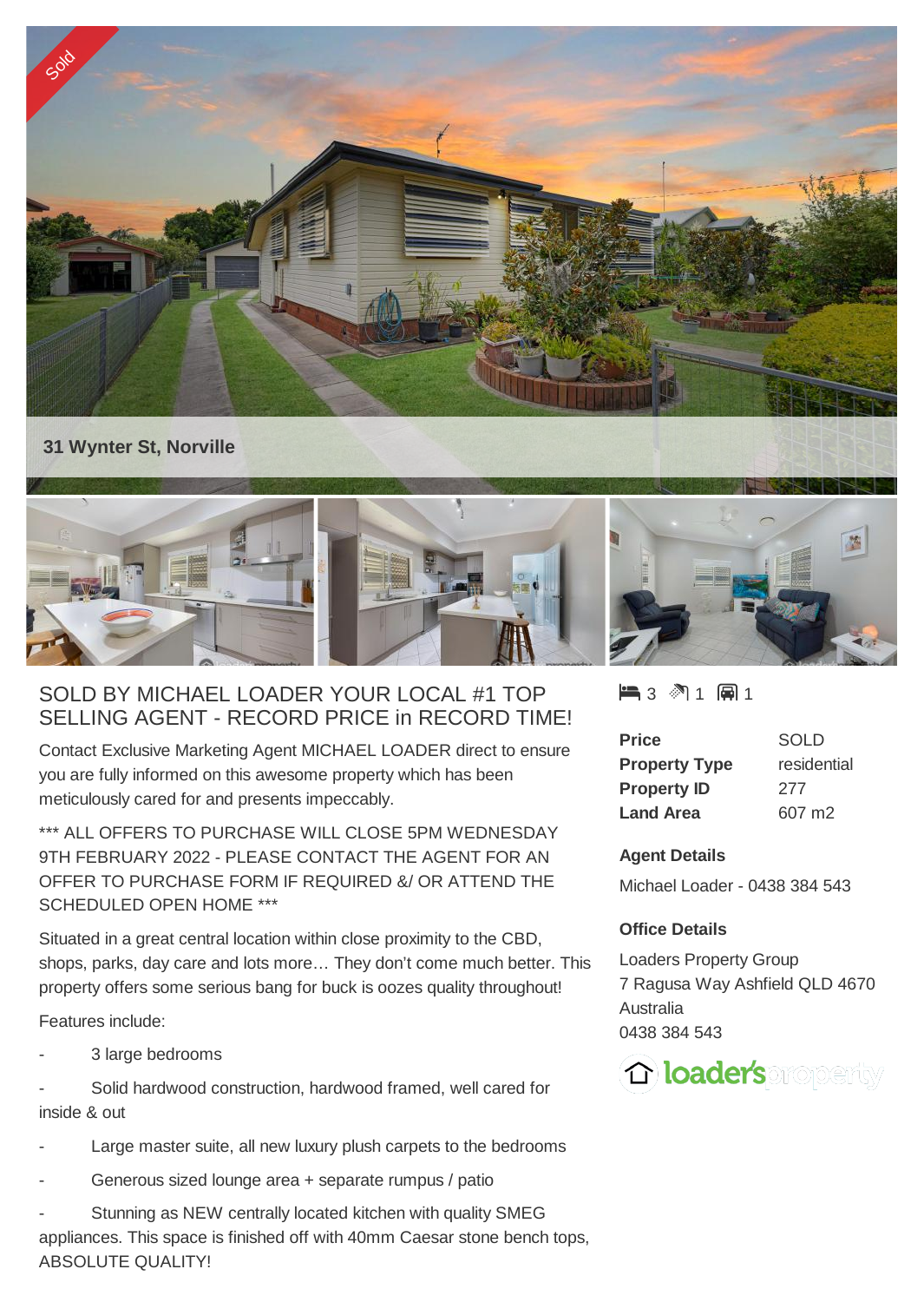NEW Modern bathroom with frameless shower, single vanity & toilet (2 toilets in the home)

Single bay shed at the rear + lawn locker plenty of room for an additional shed or pool if required

HUGE enclosed patio/ rumpus room which is approximately 8m x 7m in size. This space is super versatile and offers a variety of options in terms of the use. Full kitchenette / bar in place + separate toilet, a top spot to entertain

- Outdoor area which flows from the enclosed patio, full salt & pepper exposed aggregate

- Quality 12.5kw DUCTED Air conditioning to the entire property

Data points fully wired to most rooms back to central control hub

FULL QUALITY 4.5KW SOLAR SYSTEM, no more \$\$\$ bills (installed 2019) still under warranty

Fully fenced easy care 607m2 allotment with side access, beautifully landscaped gardens

This property has undergone a FULL HIGH-END QUALITY RENOVATION in recent years from top to toe by qualified tradesman including NEW colour bond roof, NEW guttering, NEW full electrical rewire including data points, NEW window furnishings, NEW high end kitchen, NEW bathroom, NEW paint, NEW led down lights, NEW fans, NEW plaster, NEW floor coverings, NEW ducted A/C, NEW insulation, NEW patio, NEW pvc cladding to the exterior… the list goes on and on.

This property has been renovated to a standard not a budget!

Plenty of side access on offer to the block, very peaceful spot with long standing neighbors

Family friendly area, close by are a variety of parks, bike track, shops & schooling. A short walk to town, TAFE & Across the Waves sports club/ sporting complex

All the hard work is done, just unpack & enjoy!

This makes a perfect home for the young couple starting out or a great high yielding investment property.

Investors this one offers amazing value with a current rental appraisal at \$390-\$430+ per week

Current long term elderly tenants in place (month to month lease) whom would love to stay on if possible who treat the home as if it were their own, you will not find better more caring tenants to take care of your investment

Properties in this area are highly sought after due to their close proximity to all amenities and the CBD

100% immaculate inside & out, PRESENTED WELL & READY FOR SALE!

You will not find better value in the current market with so much potential on offer and such great returns, be very quick! SERIOUSLY